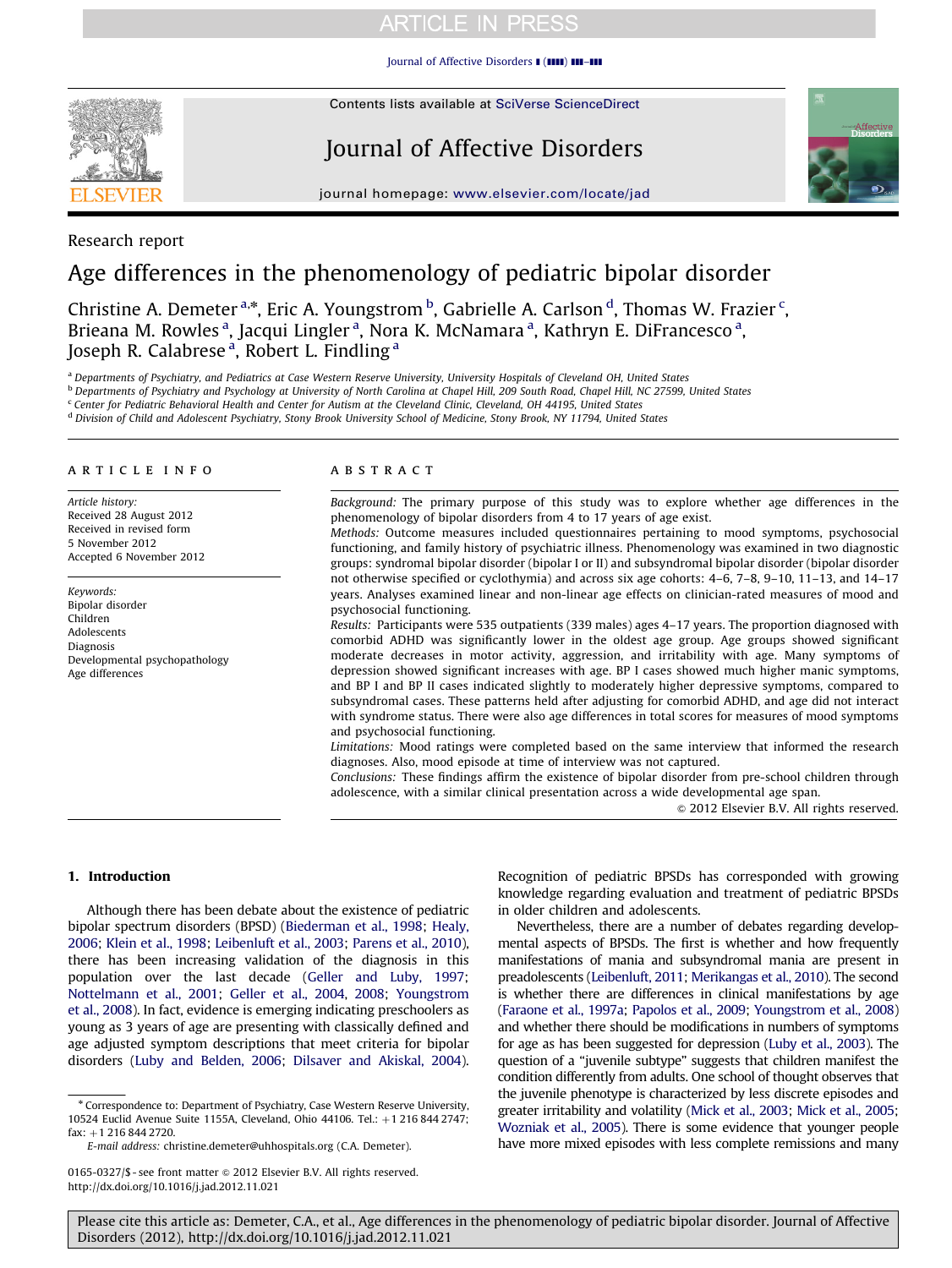mood shifts compared to adults [\(Axelson et al., 2006;](#page-7-0) [Findling et al.,](#page-7-0) [2001;](#page-7-0) [Kraepelin, 1921](#page-8-0)).

A third debate is whether there should be developmental modifications within the symptoms of mania for what constitutes a particular symptom ([Geller et al., 2002](#page-8-0)). Although grandiosity or impulsive risk-taking might be features of mania across the life cycle, the specific behaviors that a child or adolescent displays may be different from behaviors an equally manic adult might show, due to differences in setting and opportunity [\(Youngstrom,](#page-8-0) [2009\)](#page-8-0). The fourth issue is whether comorbidities vary as a function of age [\(Carlson et al., 1998;](#page-7-0) [Carlson and Kelly, 1998;](#page-7-0) [Carlson and Meyer, 2006\)](#page-7-0). For example, children with mania often also meet criteria for attention-deficit/hyperactivity disorder (ADHD), leading to debate about whether the apparent comorbidity is a function of the base rate of ADHD ([Galanter and](#page-7-0) [Leibenluft, 2008](#page-7-0); [Youngstrom et al., 2010](#page-8-0)) versus reflecting shared symptoms [\(Klein et al., 1998\)](#page-8-0), or perhaps a developmental subtype of bipolar disorder ([Faraone et al., 1997b](#page-7-0); [Tillman and](#page-8-0) [Geller, 2006](#page-8-0)). Finally, bipolar disorder not otherwise specified (BP NOS) has been defined as having the same symptoms as full syndrome mania but with shorter duration episodes [\(Birmaher](#page-7-0) [et al., 2006;](#page-7-0) [Findling et al., 2001](#page-7-0)).

A sample of children and adolescents who presented for outpatient evaluations, allows us to address the following: (a) Does the gender ratio of males to females in a sample of children with mania/bipolar disorder and subsyndromal mania change as a function of age? We hypothesize a greater ratio of boys in preadolescence and more females after puberty when rates of depression increase; (b) Do rates of externalizing disorder decrease with age?; (c) Within the confines of the symptoms ascertained by DSM criteria, is there a difference in the frequency of specific manic symptoms by age? Specifically, are rates of aggression higher in younger children and psychosis higher in adolescents?; (d) Does comorbid ADHD increase the level of severity of symptoms of mania?; (e) Is there evidence of greater depression in adolescence? Specifically, are depression ratings higher? Are mixed episodes and rapid cycling higher in teens?; (f) Is subsyndromal mania a less severe form of mania or is the symptom constellation different?

## 2. Methods

## 2.1. Subjects

Youth were recruited during two separate enrollment periods from 1/1996 to 1/2003 and 2/2003 to 5/2006 using highly similar assessment procedures. For both enrollment periods, participants were obtained as part of the screening procedures for various treatment studies being performed at a mid-western outpatient academic medical center.

Eligible youths were ages 4–17 years who met DSM-IV criteria for a BPSD. Exclusion criteria included evidence of a pervasive developmental disorder or suspected mental retardation documented by educational history, standardized cognitive ability test  $scores < 70$ , or a Peabody Picture Vocabulary Test-Third Edition ([Dunn and Dunn, 1997](#page-7-0)) score $<$  70.

The University Hospitals Case Medical Center Institutional Review Board for Human Investigation approved all procedures in this study.

#### 2.1.1. Subject diagnoses

Schedule for affective disorder and Schizophrenia for children (K-SADS). For the first enrollment period, all participants and their parents/guardians were interviewed using the Schedule for Affective Disorders and Schizophrenia for School-Age ChildrenEpidemiological version (K-SADS-E)  $n=79$  (15%) [\(Orvaschel,](#page-8-0) [1995\)](#page-8-0) or the -Present and Lifetime version (K-SADS-PL)  $n=308$ (58%) ([Kaufman et al., 1997\)](#page-8-0). The K-SADS-PL replaced the K-SADS-E to reduce subject burden. For the second enrollment period, the KSADS-PL Present and Lifetime-Plus (K-SADS-PL-Plus);  $n=70$ (13%) or the -Present and Lifetime with mood symptom items from the WASH-U K-SADS (K-SADS-PL-W;  $n=76$  (14%)) was used ([Geller et al., 2001\)](#page-8-0). The training procedures, inter-rater reliability, and K-SADS interview procedures used in this study have been described in more detail in a prior publication ([Findling](#page-7-0) [et al., 2001\)](#page-7-0). Briefly, research assistants (ranging from B.A. degree to Ph.D/M.D.) were trained to criteria with an experienced rater and achieved an overall and item level data  $\kappa > 0.85$ . Unmodified DSM-IV criteria, including episode criteria, were used to assign diagnoses. It should be noted that only youth who experienced spontaneous, dysfunctional mood episodes that did not meet full criteria for any other mood disorder were given diagnosis of bipolar NOS. Thus, the operational definition emphasized change in functioning and episodic presentation.

Following the administration of the K-SADS, the interviewer completed the K-SADS Mania Rating Scale (KMRS) ([Axelson et al.,](#page-7-0) [2003\)](#page-7-0), the Young Mania Rating Scale (YMRS) [\(Young et al., 1978;](#page-8-0) [Youngstrom et al., 2002\)](#page-8-0), the Children's Depression Rating Scale-Revised (CDRS-R) ([Poznanski et al., 1984\)](#page-8-0), the Clinician's Global Assessment Scale (CGAS) ([Shaffer et al., 1983\)](#page-8-0), and the Clinical Global Impressions Scale (CGI) ([National Institute of Mental](#page-8-0) [Health, 1985](#page-8-0)).

A general consensus has emerged that pediatric BPSDs can be divided into syndromal (bipolar I or II; [Birmaher et al., 2006;](#page-7-0) [Miklowitz et al., 2011](#page-8-0)) and ''subsyndromal'' (cyclothymia and bipolar disorder NOS) categories. Although both cyclothymic disorder and bipolar NOS are themselves DSM-IV diagnoses, they are ''subsyndromal'' in the sense that the patient has no lifetime history of a full manic, mixed, or major depressive episode. For analytical purposes, when looking at manic symptoms, children with mania were examined separately from children with bipolar II who were included in the subsyndromal diagnostic group by virtue of their less severe manic symptoms. However, when examining depression and global measures, youth with bipolar II were included in the syndromal group.

To further describe the phenomenology of BPSDs in children, diagnostic qualifiers including the presence of rapid mood cycling (defined as four or more distinct episodes per year) [\(American](#page-7-0) [Psychiatric Association, 2001](#page-7-0)), mixed mood episodes (including both dysphoric mania and also highly labile mood presentations sometimes characterized as ultradian cycling) [\(Youngstrom et al.,](#page-8-0) [2008\)](#page-8-0), and psychotic symptoms (defined as the presence of hallucinations or delusions) were coded as present or absent for each participant.

## 2.1.2. Family history

Lifetime diagnoses were obtained in parents interviewed directly using the Schedule for Affective Disorders and Schizophrenia-Lifetime Bipolar Version (SADS-LB) ([Endicott and Spitzer, 1978](#page-7-0)). If a parent could not be interviewed directly, either the Family History Research Diagnostic Criteria (FH-RDC) [\(Andreasen et al., 1977](#page-7-0)) was administered to the parent or the diagnoses made by the psychiatrist in the adult clinic were used. Family history of BPSDs was determined only for cases in which diagnoses were available for both parents. Family history of BPSDs was considered positive if either parent met criteria for bipolar I or II, cyclothymia, or bipolar NOS.

#### 2.1.3. Clinician-rated measures

Young mania rating scale (YMRS). The YMRS ([Young et al., 1978;](#page-8-0) [Youngstrom et al., 2002](#page-8-0)) is an 11-item clinician-rated measure of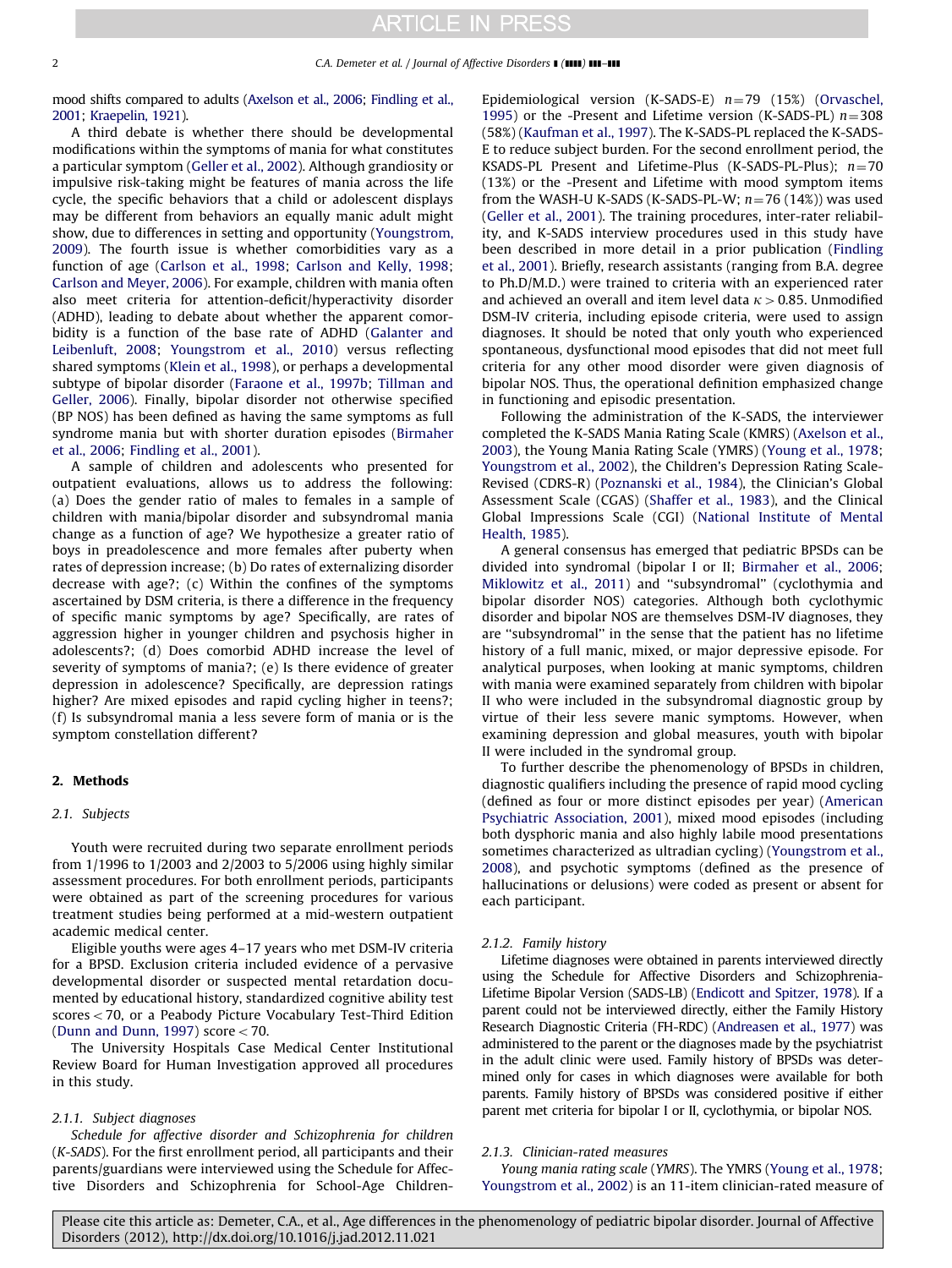<span id="page-2-0"></span>current mania symptoms. Clinicians rated the youth's manic symptoms over the past 1–2 weeks on five explicitly defined grades of severity, with item scores ranging from 0 to 4 (four items range from 0 to 8).

K-SADS mania rating scale (KMRS). The KMRS [\(Axelson et al., 2003\)](#page-7-0) is a 13-item clinician-rated measure of mania. Items were rated based upon report from the parent and youth on a 1 to 6 scale (except item 10 rated 1 to 5). Items were summed and 13 points were subtracted from the total, yielding a total score that ranged from 0 to 64, with higher scores indicating greater psychopathology.

Children's depression rating scale-revised (CDRS-R). The CDRS-R ([Poznanski et al., 1984](#page-8-0)) is a 17-item clinician rated measure of depressive symptoms over the past 1–2 weeks. Items were rated on a 1 to 7 scale with the exception of items 4, 5, and 16, which were rated on a 1 to 5 scale.

A previous study found very good internal consistency reliability for subjects 4 to 17 years of age in the YMRS ( $\alpha$  = 0.88–0.92), KMRS  $(\alpha=0.90-0.95)$ , and CDRS-R  $(\alpha=0.90-0.94)$  [\(Frazier et al., 2007\)](#page-7-0). Furthermore, the YMRS and KMRS were found to be excellent in their ability to discriminate BPSDs from other disorders (areas under the curve,  $AUCs = 0.92-0.99$ ) during the first two decades of life [\(Frazier et al., 2007\)](#page-7-0).

## 2.1.4. Functional measures

Clinician's global assessment of functioning (CGAS). The clinicianrated CGAS [\(Shaffer et al., 1983\)](#page-8-0) has scores ranging from 0 to 100, with 100 being superior functioning at home, school, and with peers.

Clinical global impressions (CGI). The CGI [\(National Institute of](#page-8-0) [Mental Health, 1985\)](#page-8-0) was used to assess the severity of illness. This clinician-rated instrument has scores ranging from 1 (normal) to 7 (severely ill).

## 2.1.5. Statistical methods

To evaluate the phenomenology of BPSDs in children and adolescents, individuals diagnosed with BPSDs were split into syndromal (BP I or BP II) and subsyndromal (BP NOS and cyclothymia) categories for most analyses. Acute mania was distinguished from hypomania/ BP NOS for analysis of mania symptoms; for depressive symptoms and global functioning measures, bipolar I and II were combined as the syndromal group and compared with subsyndromal BPNOS. Analysis of variances (ANOVAs) were computed with type of bipolar disorder as the independent variables and YMRS and CDRS-R total scores as the dependent variables in separate analyses.

To compare age groups and potential nonlinear effects, individuals were further split into five age ranges: 4–6, 7–8, 9–10, 11–13, and

#### Table 1

Demographic, diagnostic, and family history variables by age group.

14–17 years. The five age ranges were chosen to keep groups developmentally similar while maintaining an adequate sample size in each group. Preliminary analyses examined possible demographic, diagnostic, and family history differences between age groups. Preliminary analyses also examined comorbidity of attention-deficit/ hyperactivity disorder (ADHD) and disruptive behavior disorders (oppositional defiant disorder and conduct disorder).

To compare manic and depressive symptoms across age groups, multivariate analyses of variance (MANOVA) were computed with Age Group and Diagnostic Group (syndromal versus subsyndromal) as the independent variables and KMRS, YMRS and CDRS-R items as the dependent variables in separate analyses. If significant multivariate effects were observed, follow-up univariate ANOVAS were performed and relevant contrasts tested. To compare total levels of mania and depressive symptoms and psychosocial functioning across age groups, separate univariate ANOVAs were computed with Age Group and Diagnostic Group as the independent variables and total scores from the KMRS, YMRS, CDRS-R, CGAS, and CGI as the dependent variables. The presence of a comorbid ADHD diagnosis was included as a covariate in all MANOVAs and ANOVAs. These analyses included tests of the hypotheses that ADHD was associated with manic symptoms, as well as whether age differences persisted after controlling for ADHD. To compare diagnostic qualifiers across age groups, chi-square analyses were computed using Age Group and presence/absence of diagnostic qualifiers as independent variables.

More complex relationships between age, gender, and mood symptom ratings were evaluated using multiple regression. For these analyses, the presence of a comorbid ADHD diagnosis, age, age squared, gender, and the interaction of age and gender were entered as independent variables. Total scores on the KMRS, YMRS, CDRS-R, CGAS, and CGI served as dependent variables. Age squared was included to examine possible non-linear age-differences in symptoms. Gender and the interaction between gender and age were included to examine whether gender independently influenced symptoms or moderated the effect of age on symptoms. All analyses used the significance level  $(\alpha)$  of 0.05.

## 3. Results

## 3.1. Participants

Across both enrollment periods, 535 youths aged 4–17 with BPSDs participated. The number of youth diagnosed with each bipolar diagnosis included BP I ( $n=290$ ), BP II ( $n=17$ ), BP NOS

| Age group (Years)                                   | $4 - 6.9$           | $7 - 8.9$           | $9 - 10.9$          | $11 - 13.9$          | $14 - 17.9$           | Total                  | $F, X^2$ (df; p)                   |
|-----------------------------------------------------|---------------------|---------------------|---------------------|----------------------|-----------------------|------------------------|------------------------------------|
| Ν                                                   | 87                  | 129                 | 102                 | 107                  | 110                   | 535                    |                                    |
| Age $(SD)$<br>Males $n$ $(\%)$<br>Ethnicity $n$ (%) | 5.8(.9)<br>52 (60%) | 8.1(.6)<br>92 (71%) | 9.9(.5)<br>76 (75%) | 12.5(.8)<br>69 (65%) | 15.8(1.1)<br>50 (46%) | 10.5(3.5)<br>339 (63%) | 24.72(4; < .001)<br>17.71 (12:125) |
| Caucasian                                           | 64 (74%)            | 97 (75%)            | 83 (81%)            | 87 (81%)             | 88 (80%)              | 419 (78%)              |                                    |
| African-American                                    | $9(10\%)$           | 23 (18%)            | 9(9%)               | 14 (13%)             | 12 (11%)              | 67 (13%)               |                                    |
| Hispanic                                            | 1(1%)               | 2(2%)               | 3(3%)               | 3(3%)                | 3(3%)                 | 12(2%)                 |                                    |
| Other                                               | 13 (15%)            | 7(5%)               | 7(7%)               | 3(3%)                | 7(6%)                 | 37 (7%)                |                                    |
| Syndromal BP (BP I or II)                           | 50 (58%)            | 69 (54%)            | 57 (56%)            | 60 (56%)             | 71 (65%)              | 307 (57%)              | 3.28(4:513)                        |
| Comorbid ADHD/DBDs                                  | 41 (82%)            | 56 (81%)            | 46 (81%)            | 48 (80%)             | 44 (62%)              | 235 (77%)              | 10.99 (4:.027)                     |
| Comorbid anxiety disorder                           | 3(6%)               | 6(9%)               | 6(11%)              | $6(10\%)$            | 9(13%)                | 30 (10%)               | 1.62 (4:.806)                      |
| Subsyndromal BP (Cyc or NOS)                        | 37 (43%)            | 60 (47%)            | 45 (44%)            | 47 (44%)             | 39 (36%)              | 228 (43%)              |                                    |
| Comorbid ADHD/DBDs                                  | 31 (84%)            | 45 (75%)            | 35 (78%)            | 34 (72%)             | 19 (49%)              | 164 (72%)              | 14.03 (4;.007)                     |
| Comorbid anxiety disorder                           | 2(5%)               | 5(8%)               | 6(13%)              | $5(11\%)$            | 4 (10%)               | 4(2%)                  | 1.65(4; .799)                      |
| Family history of bipolar illness                   | 16 (53%)            | 34 (71%)            | 29 (83%)            | 29 (81%)             | 14 (70%)              | 122 (72%)              | 8.64(4;071)                        |
|                                                     |                     |                     |                     |                      |                       |                        |                                    |

\*Data are presented as n (%) unless otherwise specified. Comorbid ADHD/DBDs=comorbid attention-deficit/hyperactivity disorder/disruptive behavior disorder, DBDs = oppositional defiant disorder and conduct disorder. Family history of bipolar illness total  $N=363$ .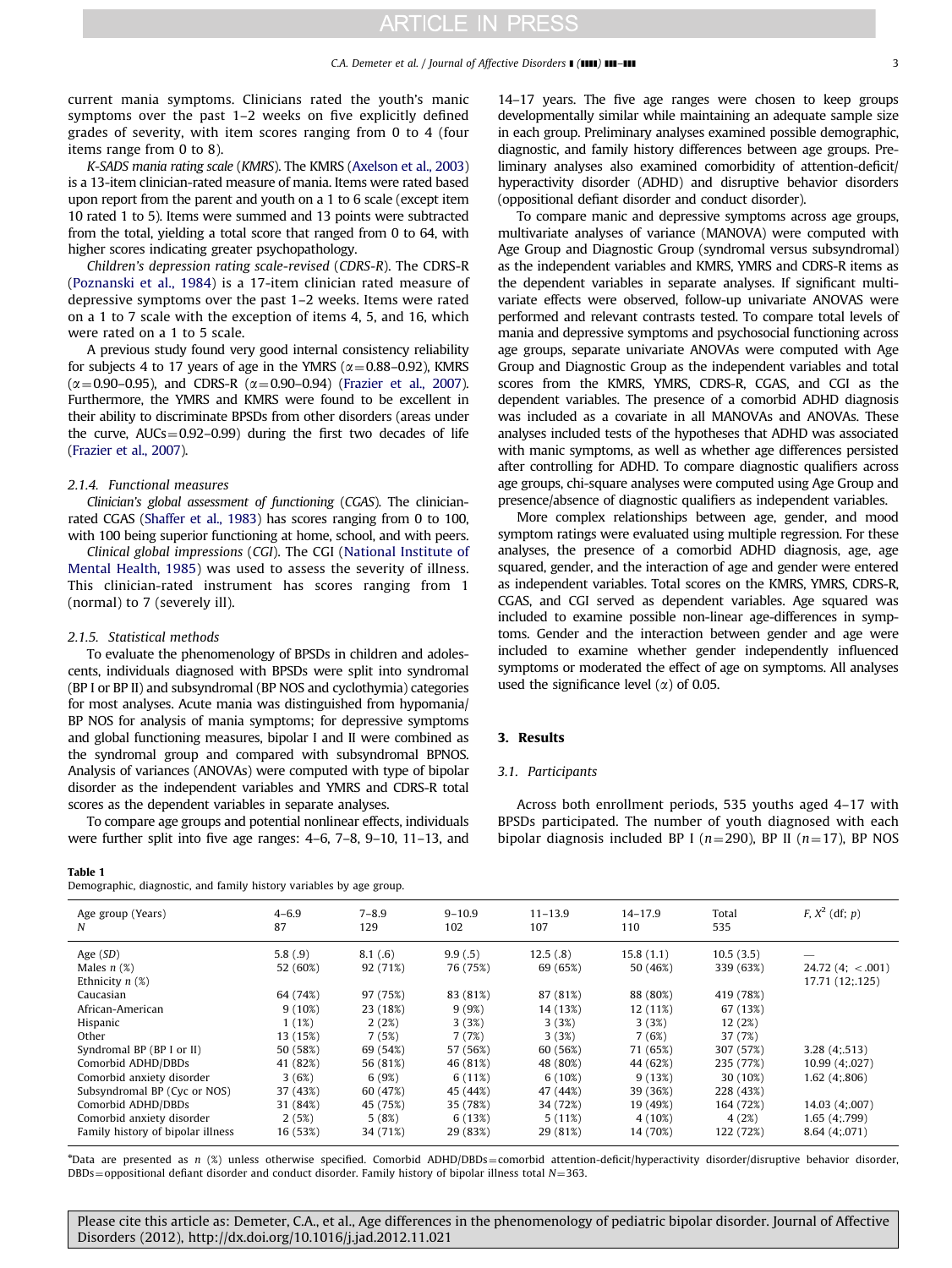$(n=155)$ , and cyclothymia (n=73). [Table 1](#page-2-0) presents demographic and family history characteristics across the five age groups. There were slightly fewer males in the youngest and substantially fewer males in the oldest age groups. There were no significant age differences in the distribution of ethnic groups or in the proportion of participants with syndromal or subsyndromal BPSDs. The proportion of participants who had comorbid ADHD was significantly lower in the oldest age group. The youngest age group had a slightly smaller proportion of cases with family history of BPSDs.

Only participants from the second wave of data collection completed the KMRS, CGAS, and CGI (KMRS  $n = 146$ , CGAS  $n = 145$ , CGI  $n=145$ ). Due to incomplete data for only a few cases, the sample sizes for the YMRS ( $n=534$ ) and CDRS-R ( $n=533$ ) were much closer to the total sample size. No children diagnosed with BP II completed a KMRS interview.

Based upon the observed sample sizes, the power to detect all main effects and interactions was estimated to be quite good for all measures based upon a medium effect size of partial etasquared $=0.06$  (based on benchmarks from [Cohen, 1988\)](#page-7-0) (lowest power=0.97,  $\alpha$ =0.05, two-tailed test) [\(Faul et al., 2009](#page-7-0)). Power was more variable when examined for a small effect size of partial eta-squared = 0.01 (power range = .23–.74,  $\alpha$  = .05, two-tailed test) with better power observed for the YMRS and CDRS-R due to the larger number of cases for these measures. For characterizing effect sizes, we used Cohen's benchmarks of  $0.01 = \text{small}$ ,  $0.06$  = medium, and  $0.14$  = large for partial eta-squared rather than Cohen's d because we wanted to use multiple degrees of freedom to test for nonlinear effects of age group on symptom presentation.

## 3.2. Manic Symptoms

Mean YMRS scores differed significantly between children diagnosed with BP I (25.96,  $SD = 8.11$ ) compared to the youth diagnosed with the other BPSDs including: BP NOS (18.80,  $SD = 5.98$ ), BP II (18.76, SD=6.38), and cyclothymia (17.57, SD=7.06; F=46.73, df=3,  $p < .001$ ). Table 2 presents manic symptoms on the YMRS by age and diagnostic groups—BP I versus the rest of the spectrum. Both Age Group ( $F(44, 2064) = 1.87$ ,  $p < 0.001$ ) and Diagnostic Group (F)  $(11, 513) = 14.61$ ,  $p < 0.001$ ) had significant multivariate effects. The Age Group by Diagnostic Group multivariate effect was not significant  $(F(44, 2064) = 1.06, p = 0.362)$ . Univariate analyses indicated significant linear age differences for 4 of the 11 YMRS items. Motor Activity (Item 2,  $p < 0.0005$ ), Irritability (Item 5,  $p = 0.011$ ), and Aggression (Item 9,  $p < 0.0005$ ) all decreased linearly with age. No quadratic or higher order polynomials were significant, with the exception of a quadratic effect on Aggression due to the 9–10 year old group having the highest average score ( $p=0.018$ ). In contrast, Thought Content (Item 8,  $p=0.042$ ) showed a small but significant tendency to increase with age. Follow-up analyses examining differences between BP I versus the rest of the BPSDs were significant for all items except bizarre appearance. The effect sizes for age differences ranged from almost medium (eta-squared of 0.05 for the decreased level of motor activity as age increased) to the miniscule and non-significant.

As expected, syndromal cases showed higher symptom levels for all items, with the effect sizes ranging from medium (0.09 for hypersexuality) to very large (e.g., 0.38 for irritability or 0.35 for motor activity). The one exception was a lack of significant results for bizarre appearance, attributable to low endorsement rate and lack of variability (see Table 2). Effect sizes for the Age by Diagnostic Group interaction failed to reach even ''small'' levels.

[Table 3](#page-4-0) presents mania symptoms on the KMRS by age and diagnostic groups. Results indicated a significant Diagnostic Group multivariate effect  $(F(13, 120)=4.27, p<0.001)$ , but no significant Age Group ( $F(52, 492) = 1.51$ ,  $p = .151$ ) or Age Group by

#### Table 2

Clinician-rated mania symptoms on the YMRS by age, syndromal versus subsyndromal bipolar diagnostic status, and ADHD comorbidity, Sorted in descending order by size of age effect.

| <b>YMRS</b> item           | Diagnostic group <i>M</i> (SD) |                                                                   | Unique effect (Partial eta-<br>squared) |              |                             |                       |  |
|----------------------------|--------------------------------|-------------------------------------------------------------------|-----------------------------------------|--------------|-----------------------------|-----------------------|--|
|                            |                                | <b>Bipolar I All other BP</b><br>$(n=290)$ disorders<br>$(n=245)$ | Age<br>(4 df)                           | Dx<br>(1 df) | $Age \times Dx$ .<br>(4 df) | <b>ADHD</b><br>(1 df) |  |
| Motor<br>activity (#2)     | $2.8(1.0)$ $2.1(1.0)$          |                                                                   | $.04***$                                | $.35***$     | .01                         | .00.                  |  |
| Aggression<br>(49)         | $4.1(2.0)$ $2.7(1.7)$          |                                                                   | $.04***$                                | $.34***$     | .01                         | $.04*$                |  |
| Irritability<br>(45)       | $4.7(1.7)$ 3.3 (1.6)           |                                                                   | $.02*$                                  | $.38***$     | .01                         | .01                   |  |
| Thought<br>content (#8)    | $1.7(1.8)$ $1.1(1.5)$          |                                                                   | $.02*$                                  | $.12***$     | .01                         | .00.                  |  |
| Elevated<br>mod (41)       | $2.5(1.0)$ $2.0(.9)$           |                                                                   | .01                                     | $.24***$     | .00                         | .02                   |  |
| Sleep $(44)$               | $2.1(1.3)$ 1.4 (1.2)           |                                                                   | .01                                     | $.29***$     | .01                         | .00.                  |  |
| Appearance<br>(110)        | .1(0.4)                        | .1(4)                                                             | .01                                     | .01          | .01                         | .00                   |  |
| Sexual<br>interest<br>(43) | .8(1.1)                        | .4(.9)                                                            | .00                                     | $.09**$      | .00                         | .00.                  |  |
| Speech<br>(46)             | $4.2(1.9)$ $3.1(1.5)$          |                                                                   | .00                                     | $.26***$     | .02                         | .00.                  |  |
| Thought<br>disorder (#7)   | $2.1(1.0)$ 1.7 (1.0)           |                                                                   | .00                                     | $.11***$     | .01                         | $.04*$                |  |
| Insight<br>(111)           | .8(1.2)                        | .4(.9)                                                            | .00                                     | $.11***$     | .02                         | .01                   |  |

Ratings for the irritability, speech and aggression items were made on a 0–8 scale; all other items were 0–4, consistent with original conventions for the instrument [\(Young et al., 1978](#page-8-0)). Higher scores indicate greater severity.

| n | < 0.9 |
|---|-------|
|   |       |

$$
**\quad p < .005.
$$

\*  $p < .05$ .<br>\*\*  $p < .005$ .<br>\*\*\*  $p < .0005$ , two-tailed.

Diagnostic Group  $(F(52, 492)=0.78, p=0.861)$  multivariate effects. Follow-up univariate analyses indicated that individuals diagnosed with BP I showed significantly higher symptom levels for all but three items (poor judgment, hallucinations, and mood liability). These three items still showed moderate effect sizes favoring the BP I group.

The effect size of Diagnostic Group again was large or very large for most symptoms. On the KMRS, the univariate effects for Age Group and the Age Group by Diagnostic Group interactions all were small or negligible (see [Table 3\)](#page-4-0). Adding a quadratic term or higher order polynomial to test for nonlinear changes never improved model fit.

#### 3.3. Depression symptoms

Mean CDRS-R scores differed significantly between children diagnosed with BP II (mean=33.29,  $SD=11.52$ ) compared to the youth diagnosed with the other BPSDs including: BP I (mean  $= 16.37$ ,  $SD = 13.99$ ), cyclothymia (mean = 16.23,  $SD = 9.84$ ), and BP NOS (mean = 13.18, SD = 11.97; F = 12.83,  $df = 3$ , p < 0.001). [Table 4](#page-4-0) presents depression symptoms on the CDRS-R by age and diagnostic groups. Results indicated a significant multivariate effect for Age Group ( $F(68, 2036) = 2.86$ ,  $p < 0.001$ ), but no significant multivariate effects for Diagnostic Group  $(F(17, 506)=1.40, p=0.130)$  or the Age Group by Diagnostic Group interaction  $(F(68, 2036) = 0.78, p = 0.904)$ . Follow-up univariate analyses indicated significant age effects for all but two items (Physical Complaints and Guilt). For the latter two items, results were marginally significant ( $p$  values = 0.071 and 0.080), but the effect sizes were small. In general, symptoms increased gradually with increasing age (smallest linear contrast  $p < 0.020$ ), with the exception of weeping, where symptoms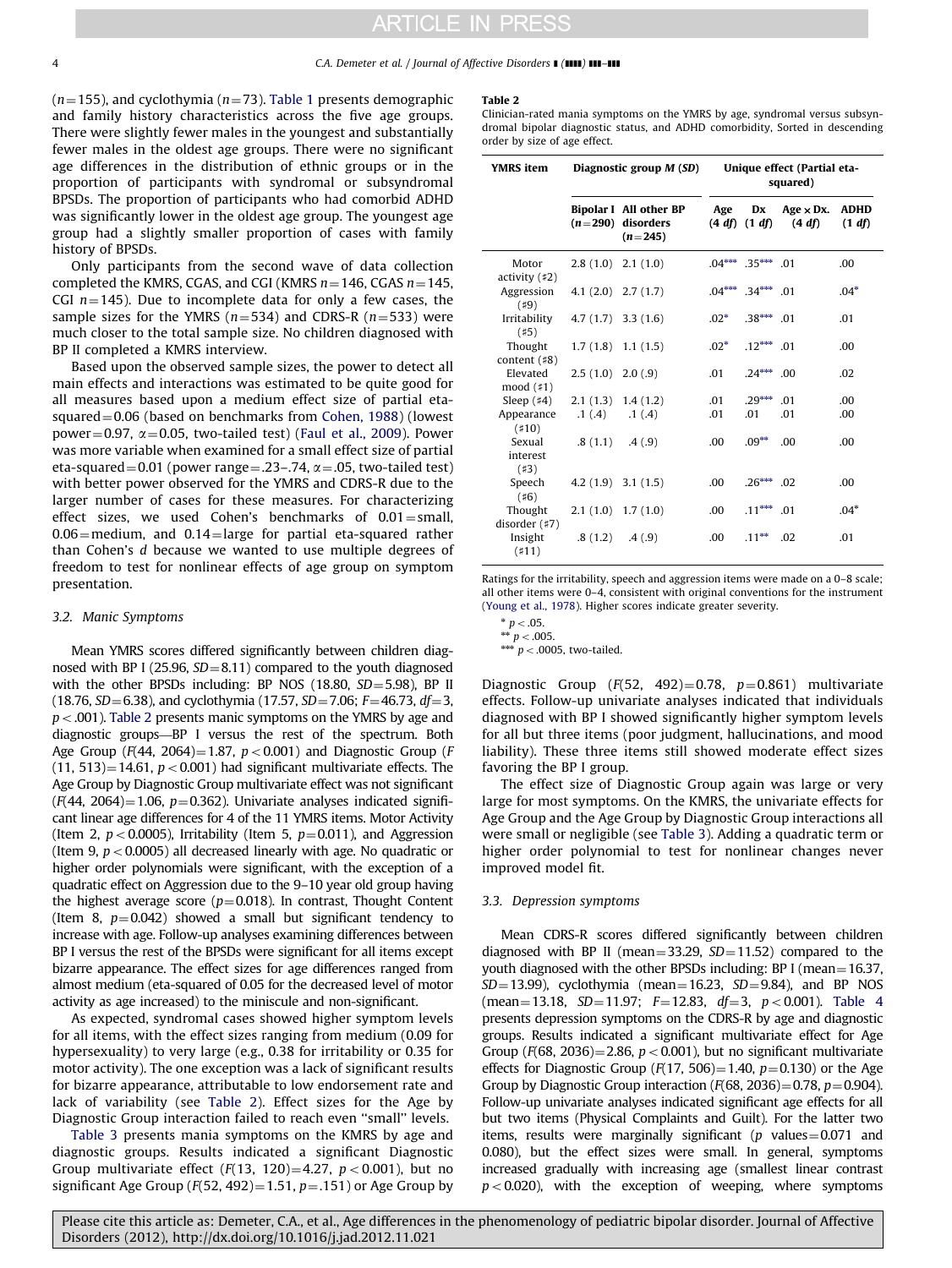## C.A. Demeter et al. / Journal of Affective Disorders **[(IIII) III-III 100 and 100 and 100 and 100 and 100 and 100 and 100 and 100 and 100 and 100 and 100 and 100 and 100 and 100 and 100 and 100 and 100 and 100 and 100 an**

## <span id="page-4-0"></span>Table 3

Clinician-rated mania symptoms on the KMRS by age, syndromal versus subsyndromal bipolar diagnostic status, and ADHD comorbidity, sorted in descending order by size of age effect.

| <b>KMRS</b> item              | Diagnostic group <i>M</i> (SD) | Unique effect (Partial eta-squared) |              |          |                         |            |
|-------------------------------|--------------------------------|-------------------------------------|--------------|----------|-------------------------|------------|
|                               | Syndromal bipolar $(n=58)$     | Subsyndromal $(n=85)$               | Age $(4 df)$ | Dx(1 df) | Age $\times$ Dx. (4 df) | ADHD(1 df) |
| Rapid thinking (#8)           | 4.0(1.2)                       | 3.3(.9)                             | $.08*$       | $.25**$  | .03                     | .02        |
| Grandiosity (#6)              | 2.6(1.3)                       | 2.1(1.1)                            | .05          | $.15*$   | .01                     | .00        |
| Unusually energetic (#4)      | 3.9(1.2)                       | 3.3(1.2)                            | .05          | $.21**$  | .03                     | $.18*$     |
| Pressured speech (#7)         | 3.8(1.2)                       | 3.3(.9)                             | .04          | $.20**$  | .05                     | .00        |
| Poor judgment (#9)            | 3.4(1.3)                       | 2.9(1.4)                            | .04          | .07      | .02                     | .02        |
| Hallucinations (#11)          | 1.2(.5)                        | 1.1(4)                              | .04          | .08      | .01                     | .03        |
| Elation/expansive Mood (#1)   | 3.4(1.0)                       | 3.0(.9)                             | .03          | $.25***$ | .04                     | $.25***$   |
| Distractibility (#10)         | 3.1(1.2)                       | 2.2(1.2)                            | .03          | $.33***$ | .01                     | .01        |
| Irritable mood $(42)$         | 4.2(.8)                        | 3.7(.8)                             | .03          | $.31***$ | .03                     | $.11*$     |
| Delusions (#12)               | 1.1(4)                         | 1.0(0.2)                            | .03          | $.17*$   | .02                     | .09        |
| Decreased need for sleep (#3) | 3.5(1.7)                       | 2.4(1.4)                            | .02          | $.29***$ | .04                     | .04        |
| Increased activity (#5)       | 3.9(1.2)                       | 2.9(1.3)                            | .01          | $.35***$ | .01                     | .09        |
| Mood lability (#13)           | 3.6(.9)                        | 3.5(.8)                             | .00          | .05      | .01                     | .08        |

KMRS ratings for the Distractibility item were made on a 1–5 scale, all other items were 1–6. Items are keyed so that higher scores indicate greater severity.

\*  $p < .05$ .<br>\*\*  $p < .005$ .<br>\*\*\*  $p < .0005$ , two-tailed.

#### Table 4

Clinician-rated depression symptoms on the CDRS-R by age, syndromal versus subsyndromal bipolar diagnostic status, and ADHD comorbidity, Sorted in descending order by size of age effect.

| <b>CDRS-R</b> item       | Diagnostic group M (SD)     | Unique effect (Partial eta-squared) |                     |             |                         |            |
|--------------------------|-----------------------------|-------------------------------------|---------------------|-------------|-------------------------|------------|
|                          | Syndromal bipolar $(n=306)$ | Subsyndromal $(n=227)$              | Age $(4 df)$        | Dx $(1 df)$ | Age $\times$ Dx. (4 df) | ADHD(1 df) |
| Excessive fatigue (#6)   | 2.4(1.6)                    | 2.2(1.3)                            | $.08***$            | .03         | .01                     | $.09***$   |
| Self-esteem (#10)        | 2.9(1.7)                    | 2.5(1.5)                            | $.06***$            | $.07***$    | .01                     | $.05*$     |
| Schoolwork (Item #1)     | 2.2(1.5)                    | 1.8(1.1)                            | $.06***$            | $.06***$    | .00                     | .02        |
| Depressed feelings (#11) | 2.8(1.5)                    | 2.6(1.2)                            | $.05***$            | $.06***$    | .00.                    | $.09***$   |
| Anhedonia (#2)           | 2.5(1.6)                    | 2.2(1.4)                            | $.05***$            | $.05*$      | .01                     | $.08***$   |
| Suicidal ideation (#13)  | 1.6(1.1)                    | 1.5(1.0)                            | $.05***$            | .01         | .00                     | .01        |
| Sleep $(44)$             | 1.9(1.3)                    | 1.6(1.0)                            | $.04***$            | $.04*$      | .01                     | $.04*$     |
| Depressed affect (#15)   | 1.6(1.1)                    | 1.5(1.0)                            | $.04***$            | .02         | .00                     | $.05*$     |
| Irritability $(48)$      | 3.1(1.6)                    | 2.8(1.4)                            | $.04*$              | .03         | .01                     | $.07**$    |
| Tempo of speech (#16)    | 1.2(.6)                     | 1.1(4)                              | $.03***$            | $.03*$      | .00.                    | .00        |
| Hypoactivity (#17)       | 1.3(.9)                     | 1.3(0.7)                            | $.03***$            | .01         | .01                     | .02        |
| Decreased appetite (#5)  | 1.8(1.1)                    | 1.6(1.0)                            | $.03*$              | $.04*$      | .00                     | $.08**$    |
| Social withdrawal (#3)   | 2.4(1.5)                    | 2.1(1.3)                            | $.03*$              | $.03*$      | .00.                    | $.08**$    |
| Weeping $(414)$          | 1.8(1.3)                    | 1.9(1.2)                            | $.03*$ <sup>a</sup> | .00         | .00                     | $.04*$     |
| Morbid ideation (#12)    | 1.4(.9)                     | 1.4(.9)                             | $.02*$              | .01         | .01                     | $.04*$     |
| Physical complaints (#7) | 1.7(1.2)                    | 1.7(1.1)                            | .01                 | .00         | .00                     | $.03*$     |
| Guilt $(49)$             | 1.7(1.2)                    | 1.6(1.0)                            | .01                 | .00         | .00                     | $.04*$     |

Ratings for the sleep, decreased appetite, and tempo of speech were made on a 1–5 scale; all other items were 1–7; higher scores indicate greater severity.

\*  $p < .05$ .<br>\*\*  $p < .005$ .<br>\*\*\*  $p < .0005$ , two-tailed.

<sup>a</sup> Weeping was the only item to show significant decreases with age.

decreased with age (linear contrast  $p=0.017$ ). The cumulative effect size attached to age was typically in the small to medium range, whereas the Age Group by Diagnostic Group effect sizes were always small (e.g., partial eta squared values ranging between 0.00 and 0.01).

## 3.4. Differences in clinician-rated total scores for mood

[Fig. 1](#page-5-0) presents clinician-rated total scores on the KMRS, YMRS, and CDRS-R. In order to interpret differences across the age groups more easily, the scores from the total scores of the KMRS, YMRS, and CDRS-R were converted into a percent of the maximum possible score (POMP). The converted scores are then presented on a standard scale that allows readers to inspect differences uniformly regardless of the scale's scoring range ([Cohen et al., 1999\)](#page-7-0). Results indicated significant Diagnostic Group effects for the KMRS  $(F(1, 136)=35.28, p<0.001)$  and YMRS ( $F(1, 524) = 118.96$ ,  $p < 0.001$ ) total scores. Not surprisingly, individuals with syndromal bipolar illness were rated as having greater mania symptoms than individuals with subsyndromal illness. There were no significant Age Group effects for the KMRS total score (largest  $F(4, 524)=1.27$ ,  $p=.286$ ). However, the Age Group by Diagnostic Group ( $F(4, 524) = 2.19$ ,  $p = .069$ ) effects were marginally significant for the YMRS total score. The marginally significant Age Group effect indicated that symptoms were higher in the childhood age groups than adolescent age groups. The marginally significant Age Group by Diagnostic Group interaction indicated that mania symptom levels were most discrepant between syndromal and subsyndromal cases in the middle age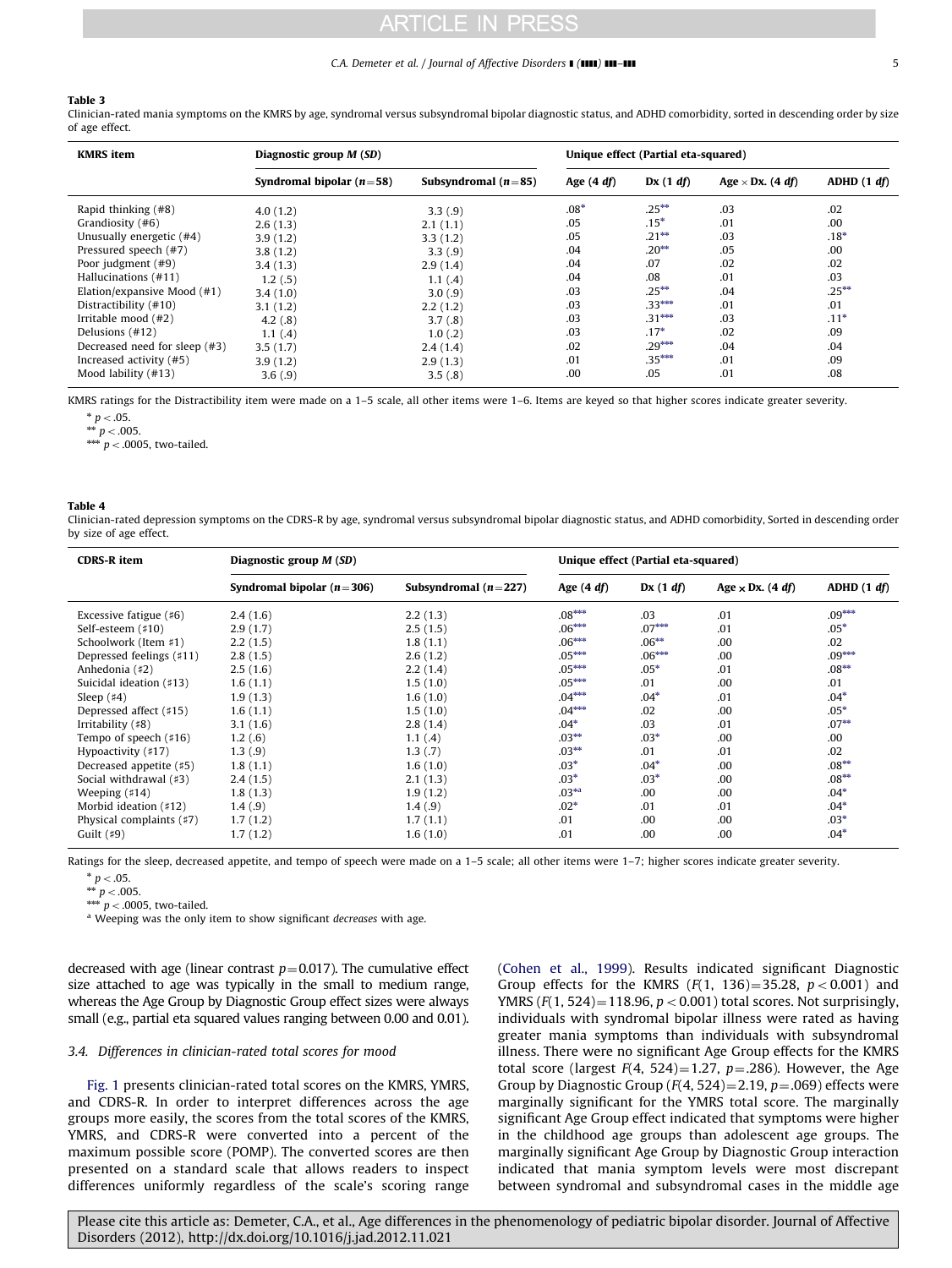<span id="page-5-0"></span>6 **C.A. Demeter et al. / Journal of Affective Disorders 1 (1111) 111-111** 



Fig. 1. KMRS, YMRS and CDRS-R total scores across age and diagnostic groups. KMRS=K-SADS mania rating scale, YMRS=young mania rating sclae, CDRS-R=children's depression rating sclae-revised; KMRStotal N=146; YMRS total N=534, CDRS-R total N=533.

group (ages 9-10) and least discrepant in the youngest and oldest age groups (ages 4–6 and 14–17).

Results for the CDRS-R indicated significant Age Group (F  $(4, 525) = 9.14$ ,  $p < 0.001$ ) and Diagnostic Group ( $F(1, 525) = 9.37$ ,  $p=0.002$ ) effects for the CDRS-R total score. Depression symptoms increased with age and syndromal cases had greater symptom counts than subsyndromal cases. The Age Group by Diagnostic Group interaction was not significant  $(F(4, 525)=0.40$ ,  $p = 0.809$ ).

Results indicated no significant overall prediction of mania symptoms total scores on either the KMRS  $(F(5, 140)=1.57$ ,  $p=0.171$ ) or YMRS (F(5, 528)=2.14,  $p=0.059$ ) using the presence of a comorbid ADHD diagnosis, age, age squared, gender, and the interaction of age and gender. Overall, prediction of depression symptoms total score on the CDRS-R was highly significant (F  $(5, 529) = 14.99$ ,  $p < 0.001$ ). However, the only significant predictors were comorbid ADHD diagnosis  $(t(529) = -3.67, p = < 0.001$ and the youth's age  $(t(529)=2.98, p=0.003)$ . Youth's age squared, gender, and the interaction of age and gender did not contribute significantly to the prediction (largest  $t(529)=1.93$ ,  $p=0.054$ ). Overall prediction of psychosocial functioning was not significant on the CGAS or CGI, nor did the effect of diagnosis on functioning change with age (all  $p$  values  $> 0.05$ ).

## 3.5. Differences in clinician-rated total scores for global functioning

Results indicated significant Diagnostic Group effects for both the CGAS ( $F(1, 134) = 21.62$ ,  $p < 0.001$ ) and CGI ( $F(1, 134) = 14.46$ ,  $p < 0.001$ ) scores. Syndromal bipolar cases showed significantly worse functioning than subsyndromal cases. However, the Age Group and Age Group by Diagnostic Group effects were not significant for the CGAS (largest  $F(1, 134)=0.52$ ,  $p=0.724$ ) or CGI (largest  $F(1, 134) = 0.82$ ,  $p = 0.517$ ). There were no significant differences in the presence of rapid cycling across age groups,  $X^2(4)=8.33$ ,  $p=0.080$ ; or in the presence of mixed episodes or psychosis (largest  $X^2(4)=4.00$ ,  $p=0.407$ ).

## 3.6. Effects of ADHD comorbidity on mood symptoms

Comorbid ADHD was a significant covariate for both manic and depressive symptoms. ADHD was associated with significantly higher scores on the thought disorder (item #7,  $p=0.01$ ) and disruptive/aggressive behavior (item #9,  $p < 0.001$ ) YMRS items. ADHD significantly covaried negatively with the elation/

expansive mood ( $p < 0.001$ ), irritable mood ( $p = 0.04$ ) and unusually energetic ( $p=0.01$ ) items on the KMRS, suggesting that these were scored in a way that attempted to isolate mania from symptoms of ADHD. ADHD status was also associated with most depression items. The only CDRS-R items that comorbid ADHD was not found to be a significant covariate included: schoolwork, suicidal ideation, tempo speech, and hypoactivity (all  $p$  values  $>$ 0.05). Comorbid ADHD was associated with significantly lower scores on items such as excessive fatigue, low energy irritability, and appetite disturbance. It is unclear whether these associations might be due to stimulant medication instead of the ADHD itself. All of the effects were in the small or medium range. For the mania items, the differences between syndromal versus subsyndromal were always larger than the effects for ADHD. However, ADHD's effects on depressive symptoms were similar in magnitude to the effects of syndromal versus subsyndromal status.

## 4. Discussion

One of the key points in the debate about pediatric BPSD has been the extent to which it presents similarly to BPSD as seen in adults [\(Carlson and Glovinsky, 2009](#page-7-0)). Because DSM-IV [\(American](#page-7-0) [Psychiatric Association, 2001\)](#page-7-0) and the proposed DSM-5 criteria (<http://www.dsm5.org/meetus/pages/mooddisorders.aspx>) both diagnose based on symptom presentation, rather than matching prototypes or focusing on – as yet poorly understood – pathophysiology, the question of whether symptom patterns change is crucial to whether diagnosis ''works'' consistently. DSM, ICD, and the diagnostic recommendations recently made by the International Society for Bipolar Disorders [\(Ghaemi et al., 2008;](#page-8-0) [Youngstrom et al., 2008](#page-8-0)) all recommend using the same core symptoms and definitions of mood states for diagnosing mood disorders in children and adolescents as well as adults. Currently, it is accepted that the presentation in adolescents is similar to the picture in adults [\(Birmaher and Axelson, 2006](#page-7-0); [Carlson and](#page-7-0) [Glovinsky, 2009](#page-7-0); [Goodwin and Jamison, 2007;](#page-8-0) [Leibenluft, 2011;](#page-8-0) [Nottelmann et al., 2001;](#page-8-0) [Youngstrom, 2009\)](#page-8-0). Less prior work has addressed using mania definitions and ratings in prepubertal youths, and next to none in preschool age ranges. Extant work has focused on the validity of global definitions and diagnoses, for example, comparing youths with diagnoses of BP I to youths with ADHD or no diagnosis [\(Geller and Luby, 1997;](#page-7-0) [Pavuluri et al., 2006\)](#page-8-0), or else examining the psychometric validity of global scores on rating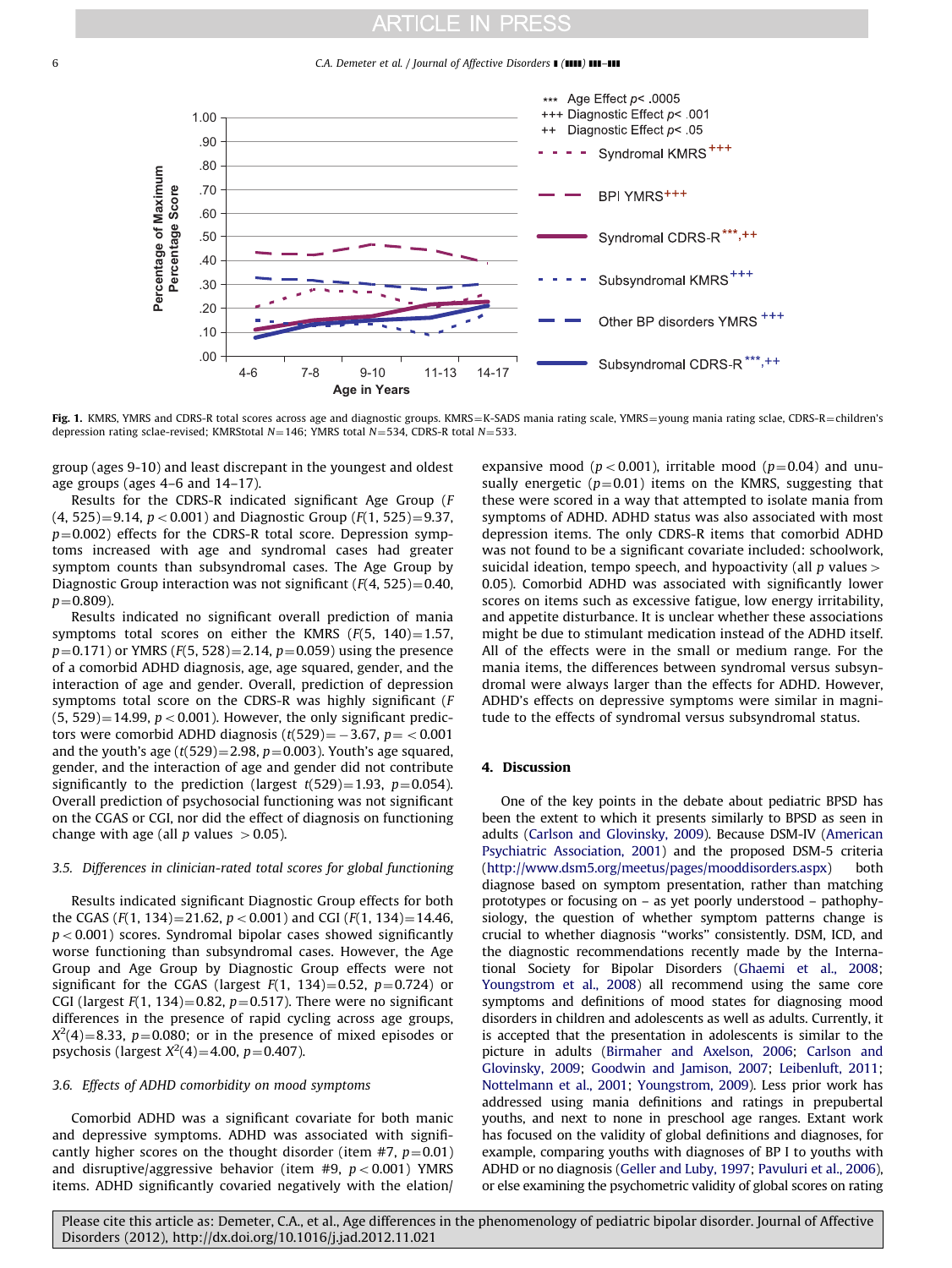scales [\(Fristad et al., 1992](#page-7-0); [Fristad et al., 1995\)](#page-7-0). Although the accumulating evidence for the diagnosis ([Biederman et al., 2005;](#page-7-0) [Birmaher and Axelson, 2006;](#page-7-0) [Findling et al., 2001](#page-7-0); [Geller and Luby,](#page-7-0) [1997](#page-7-0); [Youngstrom et al., 2008\)](#page-8-0) or summary scores [\(Axelson et al.,](#page-7-0) [2003;](#page-7-0) [Frazier et al., 2007](#page-7-0); [Fristad et al., 1992](#page-7-0); [Fristad et al., 1995;](#page-7-0) [Youngstrom et al., 2002](#page-8-0)) has been quite promising, there also have been indications that specific items or symptoms might be less valid in youths. Behavior that might indicate hypomania or mania in an adolescent could be developmentally appropriate for a preschooler, for example [\(Carlson, 1990](#page-7-0)). Similarly, higher rates of ADHD presenting to a clinic within younger age groups might artificially inflate scores on mania scales [\(Galanter and Leibenluft, 2008\)](#page-7-0).

Overall, the results indicate that age effects on manic symptoms are almost entirely small, whether measured via the widely used YMRS or with the newer, more developmentally anchored KMRS. The few patterns that achieved statistical significance involved slight decreases in motor activity and aggressive behavior with age. These patterns remained significant after adjusting for comorbid ADHD. However, age effects were small enough that they ''washed out'' and had no statistically discernible impact at the level of the summary total score for either instrument. Hallucinations (KMRS Item #11), delusions (KMRS #12) and bizarre thought content (YMRS #8) were equally rare at all ages, and did not show an increase with adolescence. ''Bizarre Appearance'' (YMRS #10) and ''Poor Insight'' (YMRS #11) had previously been identified as showing poor factor loadings or item-total correlations in prior work, leading to questions about their developmental appropriateness. In the present analyses, consistently low levels of endorsement across all ages were found, and poor insight showed no association with syndromal versus subsyndromal status. These results suggest that they are poor indicators of mania in general: across all ages, rather than just being inappropriate for younger cases.

Findings consistently showed negligible interactions between age and syndrome status, indicating that age did not have any more impact on the symptom presentation for BP II, BP NOS and cyclothymia versus BP I cases. An important implication is that the symptoms of mania, or depression, show consistent associations with the subsyndromal presentations. Thus, relying on the core symptoms as a basis for identifying diagnoses or quantifying the severity of mood symptoms produces consistent results at younger ages as well as in adolescence. This pattern of findings is consistent with the ISBD recommendations and the DSM-5 proposal to use the same symptoms to identify mania and hypomania in childhood and adolescence as well as in adulthood.

Depression showed more and moderate age effects, with average item scores consistently increasing with age (with the exception of ''crying a lot,'' which decreased significantly with age). This finding coincides with the well-established increase in depressive symptoms and major depressive episodes with the onset of puberty [\(Costello](#page-7-0) [et al., 2006;](#page-7-0) [Cyranowski et al., 2000\)](#page-7-0). Furthermore, this result supports a previous examination that also found that depressive symptoms worsened in 12–17 year olds compared to 3–11 year olds with bipolar disorder ([Staton et al., 2008\)](#page-8-0). Differences between BP I or II versus cyclothymic disorder or NOS were smaller on the depression items, but because both the age and the syndrome status effects always aligned in the same way, the aggregate effect at the summary score level was a medium sized increase in CDRS-R total with age (eta squared $=0.06$ ), and a medium increase in severity of depression comparing syndromal to subsyndromal presentations (eta squared $=$ 0.07). Again, there was no interaction between syndromal status and age for the depression items or total score, indicating that this set of symptoms showed consistent performance between the syndromal status groups across the full range of ages.

Roughly 75% of the syndromal cases and 64% of the subsyndromal cases also met criteria for ADHD based on the research diagnostic interview. This rate of comorbidity is fairly typical of research samples ascertained for mood disorders ([Carlson, 1998](#page-7-0); [Galanter and](#page-7-0) [Leibenluft, 2008;](#page-7-0) [Youngstrom et al., 2010\)](#page-8-0). ADHD status showed significant associations with most depression items and with a few mania items. Cases with ADHD had significantly lower scores for depressive symptoms such as fatigue, social withdrawal, appetite disturbance—all of which might be reduced by the chronically increased activity level associated with ADHD, or which might have been mitigated by stimulant medication (which unfortunately was not available as a variable to include in the statistical analyses). Cases with ADHD still frequently showed moderate or severe elevations on the CDRS-R total score, consistent with the literature on the association between ADHD and depressive disorders ([Costello et al., 2006;](#page-7-0) [Kessler et al., 2006](#page-8-0)). In comparison, the effects of ADHD on mania symptoms were relatively few and typically small. ADHD was associated with slight increases in aggressive behavior and thought problems, and with lower scores on elated mood. This last finding was initially surprising, but further examination indicated that the cases with ADHD often were less likely to show the ''narrow phenotype'' presentation with only elated mood or grandiosity and lower aggression; instead they were more likely to have high aggression, albeit still on average having moderate elated mood during their hypomania or mania. This finding may help to reconcile findings in the literature: bipolar samples ascertained from settings heavily enriched for ADHD might find more cases with high levels of irritable mood and aggressive behavior, and only more moderate amounts of elated mood or grandiosity [\(Wozniak et al., 1995](#page-8-0)); and other settings with somewhat lower rates of ADHD might find more elated mood [\(Findling et al., 2001](#page-7-0); [Hunt et al., 2009](#page-8-0)). In addition, lower rates of ADHD were found in the older participants compared to the younger participants. These findings warrant further investigation. It also is important to consider that present analyses were limited to mood symptoms: there are likely to be more and larger age differences in other clinically significant aspects of presentation.

## 4.1. Clinical implications

Results indicate that it is possible to distinguish between symptoms of mania or hypomania versus ADHD, even if confronting cases that may meet full criteria for both disorders. These interviews focused on identifying spontaneous changes in mood and energy and episodic presentations as heuristics for distinguishing between mood versus non-mood disorder diagnosis. When viewed through this lens, the effects of bipolar status are much larger than the effects of ADHD on the mania symptom ratings. These analyses suggest that the YMRS might be stronger if it omitted the ''bizarre appearance'' item, which has previously been criticized on psychometric grounds [\(Youngstrom et al., 2002](#page-8-0)), and also when based on parent-report as well as interview ratings ([Gracious et al., 2002\)](#page-8-0). The poor performance of this item is not a developmental issue; instead, it appears to be a weak indicator of mania at all ages (cf. [Double, 1991\)](#page-7-0).

### 4.2. Limitations

It is important to note that the sample reported here does not represent the typical clinical or epidemiological samples. This sample was recruited for possible inclusion into research studies, and analyses were limited to the subset of cases that met DSM-IV criteria for a BPSD. There are two aspects to the question of whether mania presents differently in children versus adults. One issue is whether the core set of symptoms of mania or depression perform similarly in children versus adults. The data and analyses here directly address this issue using a large enough dataset to detect even small age effects and interactions, and the evidence is that any age effects on the core symptoms are small. The other issue is whether there are additional symptoms or associated features of pediatric BPSD that differ from adult presentations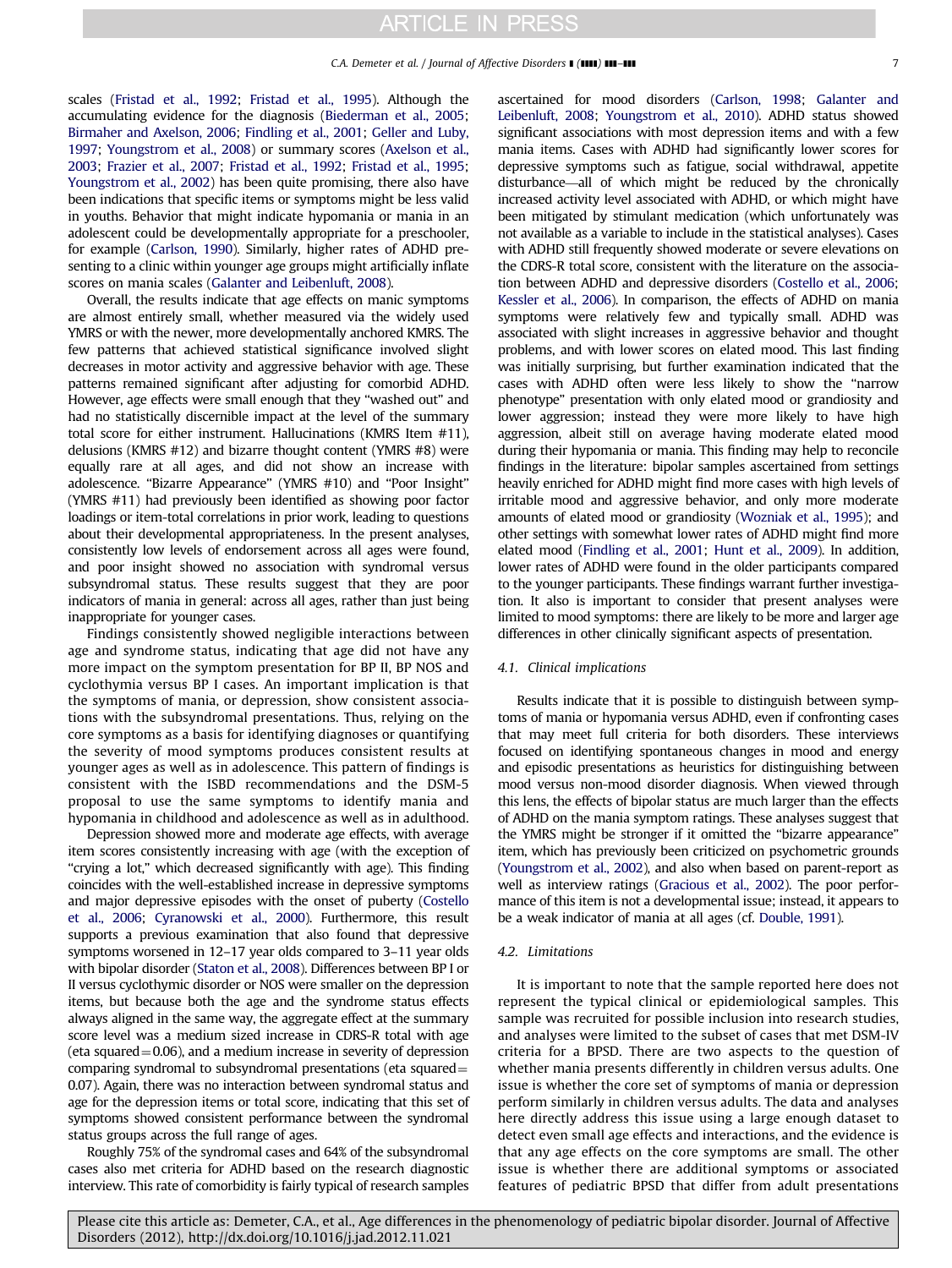<span id="page-7-0"></span>

([Papolos and Papolos, 2002\)](#page-8-0). These analyses do not speak to that important set of questions.

Another limitation is that the mood ratings were completed based on the same interview that informed the research diagnoses. Because of the way interviews were conducted, decisions were made about whether to "credit" the level of energy or aggression to a mood disorder (based on the symptom having a more spontaneous, episodic presentation) versus a more chronic, non-episodic condition (e.g., ADHD or a disruptive behavior disorder). Clinicians make a similar calibration when deciding what is age appropriate behavior, but it would be difficult to use the present data to address the question of how these behaviors compare to ''typical'' norms for children or adolescents given that all of the youths met criteria for DSM-IV BPSDs. In addition, although there were few participants in this sample that met DSM-IV criteria for an anxiety disorder outside of the context of mood episodes, a more detailed examination of anxiety symptoms endorsed in the KSADS interview or collected by specific anxiety measures may provide much needed information about comorbidity between bipolar disorder, ADHD and anxiety symptoms.

Moreover, another limitation that should be acknowledged is that this sample included few children and adolescents with BP II ( $n=17$ ). The small number of participants who met DSM-IV criteria for BP II may be an indication that the KSADS may lack the sensitivity to diagnosis this disorder in young children. Another explanation may be based on Dilsaver and Akiskal's (2009) findings that children who should be diagnosed with BP II are mistakenly diagnosed with unipolar depression due to diurnal variations in symptom presentations and the time of assessment. Finally, another limitation that should be noted is that mood episode at time of interview was not captured. For this reason, the ability to note which specific mood episodes were present at the time of the interview are not available. This shortcoming is one that might be readily addressed in future studies.

#### Conflict of interest

Dr. Findling receives or has received research support, acted as a consultant and/or served on a speaker's bureau for Abbott, Addrenex, AstraZeneca, Biovail, Bristol-Myers Squibb, Forest, GlaxoSmithKline, Johnson & Johnson, KemPharm Lilly, Lundbeck, Neuropharm, Novartis, Noven, Organon, Otsuka, Pfizer, Rhodes Pharmaceuticals, Sanofi-Aventis, Schering-Plough, Seaside Therapeutics, Sepracore,Shire, Solvay, Sunovion, Supernus Pharmaceuticals, Validus, and Wyeth. Dr. Youngstrom has received travel support from Bristol-Myers Squibb. Dr. Frazier has received federal funding or research support from, acted as a consultant to, or received travel support from Shire Development, Inc., Bristol-Myers Squibb, National Institute of Health, and NARSAD. Dr. Calabrese has received federal funding or research support from, acted as a consultant to/served on advisory boards for, or provided CME lectures to the Department of Defense, Health Resources Services Administration, National Institute of Mental Health, Abbott, Adamed, AstraZeneca, Bristol-Myers Squibb, Cephalon, Cleveland Foundation, Dainippon Sumitomo, Eli Lilly, EPI-Q, Inc., Eisai, Elan, Forest, France Foundation, Genaissance, GlaxoSmithKline, Janssen, Johnson and Johnson, Jazz Pharmaceuticals, JDS Pharmaceuticals, Lundbeck, Merck, Memory Pharmaceuticals, NARSAD, Neurosearch, Novartis, Organon, OrthoMcNeil, Otsuka, Pfizer, Repligen, Sanofi Aventis, Schering-Plough, Servier, Solvay, Stanley Medical Research Institute, Supernus, Synosia, Takeda, Tikvah, and Wyeth. Drs. Carlson and McNamara, and Mss. Demeter, Rowles, Lingler, and DiFrancesco have no financial ties to disclose.

#### Acknowledgments

The Stanley Medical Research Institute primarily supported this study. It was also supported in part by an NIMH Developing Centers for Interventions and Services Research Grant (P 20 MH-66054).

#### References

- American Psychiatric Association, 2001. Diagnostic and Statistical Manual of Mental Disorders, fourth–text revision ed. American Psychiatric Association, Washington, DC.
- Andreasen, N.C., Endicott, J., Spitzer, R.L., Winokur, G., 1977. The family history method using diagnostic criteria. Reliability and validity. Archives of General Psychiatry 34, 1229–1235.
- Axelson, D.A., Birmaher, B., Strober, M., Gill, M.K., Valeri, S., Chiappetta, L., Ryan, N., Leonard, H., Hunt, J., Iyengar, S., Bridge, J., Keller, M., 2006. Phenomenology of children and adolescents with bipolar spectrum disorders. Archives of General Psychiatry 63, 1139–1148.
- Axelson, D.A., Birmaher, B.J., Brent, D., Wassick, S., Hoover, C., Bridge, J., Ryan, N. 2003. A preliminary study of the Kiddie Schedule for Affective Disorders and Schizophrenia for School-Age Children mania rating scale for children and adolescents. Journal of Child and Adolescent Psychopharmacology 13, 463–470.
- Biederman, J., Faraone, S.V., Wozniak, J., Mick, E., Kwon, A., Cayton, G.A., Clark, S.V., 2005. Clinical correlates of bipolar disorder in a large, referred sample of children and adolescents. Journal of Psychiatric Research 39, 611–622.
- Biederman, J., Klein, R.G., Pine, D.S., Klein, D.F., 1998. Resolved: mania is mistaken for ADHD in prepubertal children. Journal of the American Academy of Child & Adolescent Psychiatry 37, 1091–1093.
- Birmaher, B., Axelson, D., 2006. Course and outcome of bipolar spectrum disorder in children and adolescents: a review of the existing literature. Development and Psychopathology 18, 1023–1035.
- Birmaher, B., Axelson, D., Strober, M., Gill, M.K., Valeri, S., Chiappetta, L., Ryan, N., Leonard, H., Hunt, J., Iyengar, S., Keller, M., 2006. Clinical course of children and adolescents with bipolar spectrum disorders. Archives of General Psychiatry 63, 175–183.
- Carlson, G.A., 1990. Annotation: child and adolescent mania: diagnostic considerations. Journal of Child Psychology and Psychiatry 31, 331–341.
- Carlson, G.A., 1998. Mania and ADHD: comorbidity or confusion. Journal of Affective Disorders 51, 177–187.
- Carlson, G.A., Bromet, E.J., Jandorf, L., 1998. Conduct disorder and mania: what does it mean in adults. Journal of Affective Disorders 48, 199–205.
- Carlson, G.A., Glovinsky, I., 2009. The concept of bipolar disorder in children: a history of the bipolar controversy. Child & Adolescent Psychiatric Clinics of North America 18, 257–271.
- Carlson, G.A., Kelly, K.L., 1998. Manic symptoms in psychiatrically hospitalized children—what do they mean? Journal of Affective Disorders 51, 123–135.
- Carlson, G.A., Meyer, S.E., 2006. Phenomenology and diagnosis of bipolar disorder in children, adolescents, and adults: Complexities and developmental issues. Development and Psychopathology 18, 939–969.
- Cohen, J., 1988. Statistical Power Analysis for the Behavioral Sciences, second ed. Lawrence Erlbaum, Hillsdale, NJ.
- Cohen, P., Cohen, J., Aiken, L.S., West, S.G., 1999. The problem of units and the circumstances for POMP. Multivariate Behavioral Research 34, 315–346.
- Costello, E.J., Foley, D.L., Angold, A., 2006. 10-year research update review: the epidemiology of child and adolescent psychiatric disorders: II. Developmental epidemiology. Journal of the American Academy of Child & Adolescent Psychiatry 45, 8–25.
- Cyranowski, J.M., Frank, E., Young, E., Shear, K., 2000. Adolescent onset of the gender difference in lifetime rates of major depression. Archives of General Psychiatry 57, 21–27.
- Dilsaver, S.C., Akiskal, H.S., 2009. ''Mixed hypomania'' in children and adolescents: is it a bipolar phenotype with extreme diurnal variation between depression and hypomania. Journal of Affective Disorders. 116, 12–17.
- Dilsaver, S.C., Akiskal, H.S., 2004. Preschool onset mania: incidence, phenomenology and family history. Journal of Affective Disorders. 82, S35–S43, supp.
- Double, D.B., 1991. A cluster analysis of manic states. Comprehensive Psychiatry 32, 187–194.
- Dunn, L.M., Dunn, L.M., 1997. Examiner's Manual for the Peabody Picture Vocabulary Test, third ed. American Guidance Service, Circle Pines, MN.
- Endicott, J., Spitzer, R.L., 1978. A diagnostic interview: the schedule for affective disorders and schizophrenia. Archives of General Psychiatry 35, 837–844.
- Faraone, S.V., Biederman, J., Mennin, D., Wozniak, J., Spencer, T., 1997a. Attentiondeficit hyperactivity disorder with bipolar disorder: a familial subtype? Journal of the American Academy of Child & Adolescent Psychiatry 36, 1378–1387.
- Faraone, S.V., Biederman, J., Wozniak, J., Mundy, E., Mennin, D., O'Donnell, D., 1997b. Is comorbidity with ADHD a marker for juvenile-onset mania? Journal of the American Academy of Child & Adolescent Psychiatry 36, 1046–1055.
- Faul, F., Erdfelder, E., Buchner, A., Lang, A.G., 2009. Statistical power analyses using  $G \times$  Power 3.1: tests for correlation and regression analyses. Behavior Research Methods 41, 1149–1160.
- Findling, R.L., Gracious, B.L., McNamara, N.K., Youngstrom, E.A., Demeter, C., Calabrese, J.R., 2001. Rapid, continuous cycling and psychiatric co-morbidity in pediatric bipolar I disorder. Bipolar disorder 3, 202–210.
- Frazier, T.W., Demeter, C.A., Youngstrom, E.A., Calabrese, J.R., Stansbrey, R.J., McNamara, N.K., Findling, R.L., 2007. Evaluation and comparison of psychometric instruments for pediatric bipolar spectrum disorders in four age groups. Journal of Child and Adolescent Psychopharmacology 17, 853–866.
- Fristad, M.A., Weller, E.B., Weller, R.A., 1992. The mania rating scale: can it be used in children? A preliminary report. Journal of the American Academy of Child & Adolescent Psychiatry 31, 252–257.
- Fristad, M.A., Weller, R.A., Weller, E.B., 1995. The mania rating scale (MRS): further reliability and validity studies with children. Annals of Clinical Psychiatry 7, 127–132.
- Galanter, C.A., Leibenluft, E., 2008. Frontiers between attention deficit hyperactivity disorder and bipolar disorder. Child & Adolescent Psychiatric Clinics of North America 17, 325–346.
- Geller, B., Luby, J., 1997. Child and adolescent bipolar disorder: a review of the past 10 years. Journal of the American Academy of Child & Adolescent Psychiatry 36, 1168–1176.